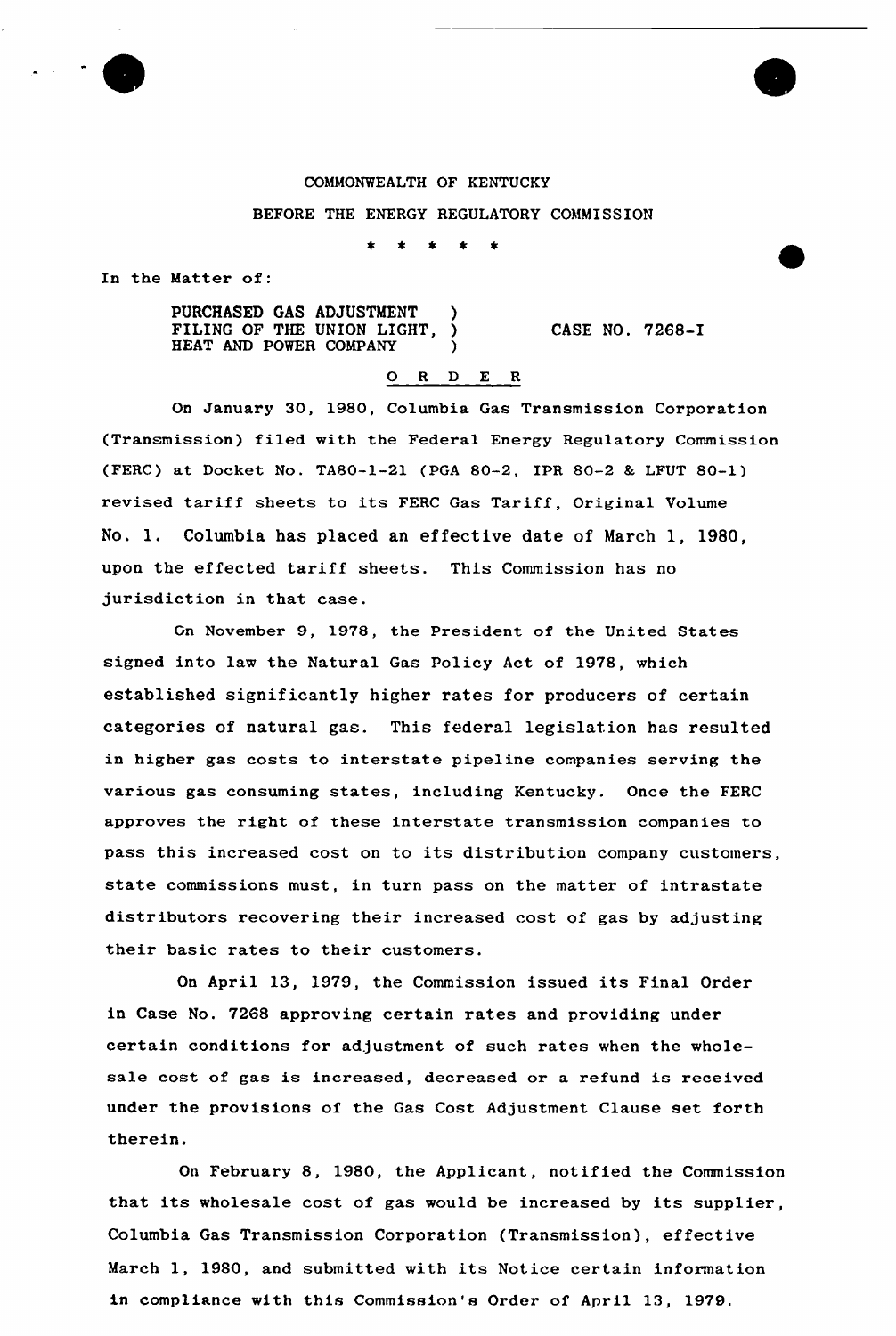

The Notice set out certain revisions in rates which the Applicant proposed to place in effect, said rates being designed to increase the cost of natural gas of its supplier in the amount of \$867,732.

After the reviewing this evidence of record and being advised, the Commission is of the opinion and finds:

1. The Commission has long stated (in writing to FERC) its opposition to the procedures and regulations used by the Federal Energy Regulatory agency in approving these supplier increases. We continue to be opposed and are continuing to seek alternative ways to overcome the regulatory inequities which have such a direct impact on the retail consumers.

2. The Federal Energy Regulatory Commission approval of a wholesale rate increase to a Kentucky gas retailer requires approval by the Commission of rates that will permit the Kentucky utility to adjust its customer charges to reflect the added purchase cost, or alternately the utility must absorb the added cost. We are of the opinion that failure to allow this increase to be passed through to its retail consumers on a timely basis would be unjust to the Company and would ultimately result in higher rates to their consumers in any event.

3. When the FERC "accepts" Transmission's filing, Transmission will begin charging the Applicant the new rates: This order cannot be implemented until and unless this occurs.

4. That the Applicant's supplier, Transmission, has filed with the FERC for increased rates to become effective March 1, 1980.

5. That this increase reflects Transmission's rates as filed with FERC on January 30, 1980, and to be effective March 1, 1980.

6. That the Commission should allow the Applicant to place into effect, subject to refund, the rates set out in Appendix "A" as soon as Transmission's filing is "accepted" by FERC.

7. That the Applicant's adjustment in rates under the Purchased Gas Adjustment Clause approved by the Commission in its Order in Case No. <sup>7268</sup> dated April 13, 1979, is fair, just and reasonable, in the public interest and should be effective with gas supplied on and after the date the increased cost of wholesale gas becomes effective,

 $\overline{a}$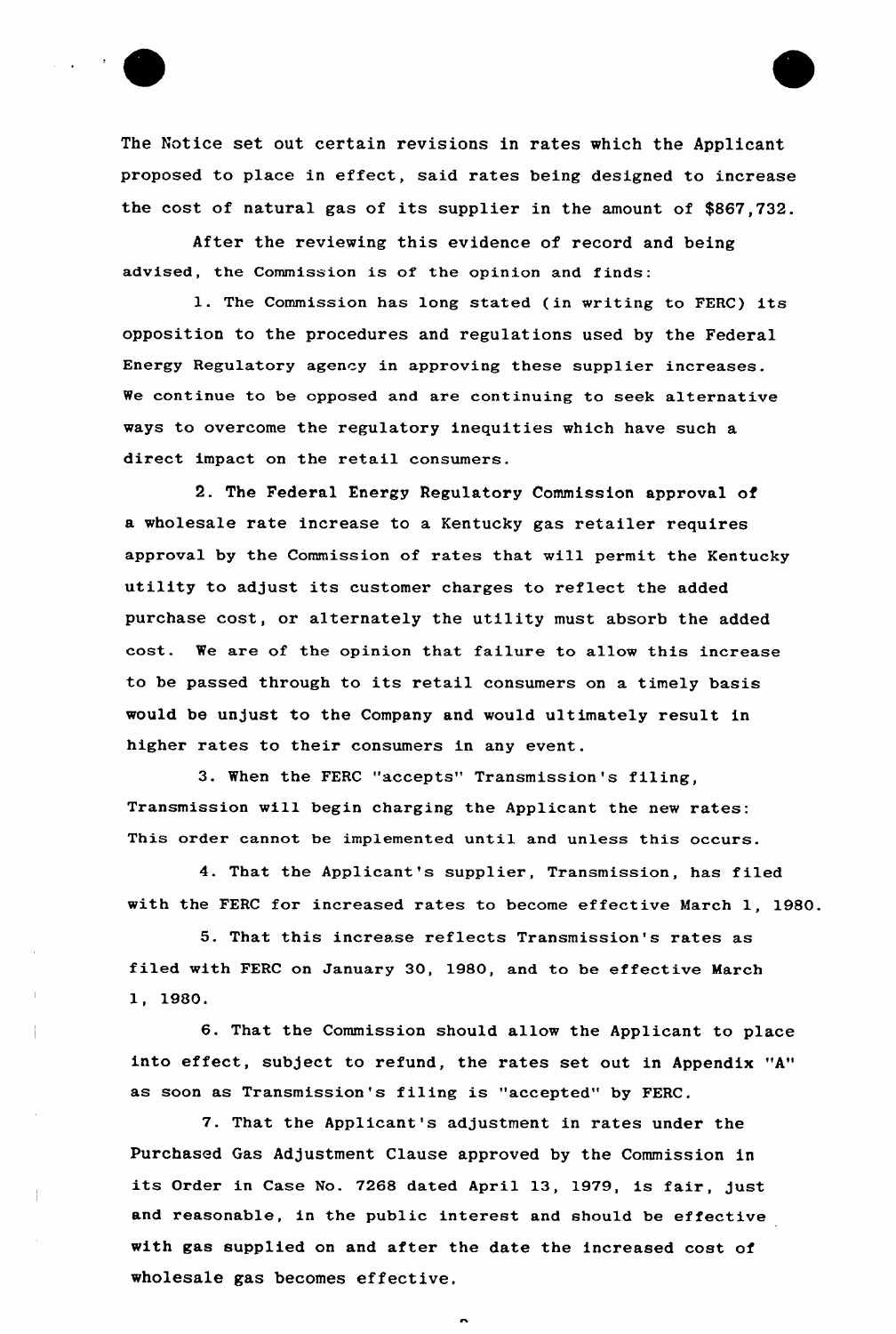IT IS THEREFORE ORDERED that said Purchased Gas Adjustment sought by the Applicant and adjusted as aforesaid mentioned be and the same is hereby approved to be effective subject to refund, with gas supplied on and after the date the increased cost of wholesale gas becomes effective ("acceptance" by FERC) as set out in Appendix "A" attached hereto and made a part hereof.

L

IT IS FURTHER ORDERED that Union Light, Heat and Power Company shall maintain its records in such manner as will enable it, or the Commission, or any of its customers to determine the amount to be refunded and to whom due in the event a refund is ordered by the Commission.

IT IS FURTHER ORDERED that for the purpose of the future application of the Gas Cost Adjustment Clause of the Applicant the average cost shall be:

|            | Per MCF |
|------------|---------|
| Firm Sales | 2.8747  |
| Off-Peak   | 2.6441  |

IT IS FURTHER ORDERED that the information furnished this Commission by Applicant on February 8, 1980, constitutes full compliance with the Commission's Order in Case No. 7268 and any other information ordinarily required to be filed under the Commission's Regulations is hereby waived.

IT IS FURTHER ORDERED that within thirty (30} days after the date the increased cost of wholesale gas becomes effective, Applicant shall file with this Commission its revised tariff sheets setting out the rates approved herein.

> Done at Frankfort, Kentucky this 5th day of March, 1980. I ENERGY REGYLAȚORY COMMISSIO

the Commission

ATTEST:

**Secretary**